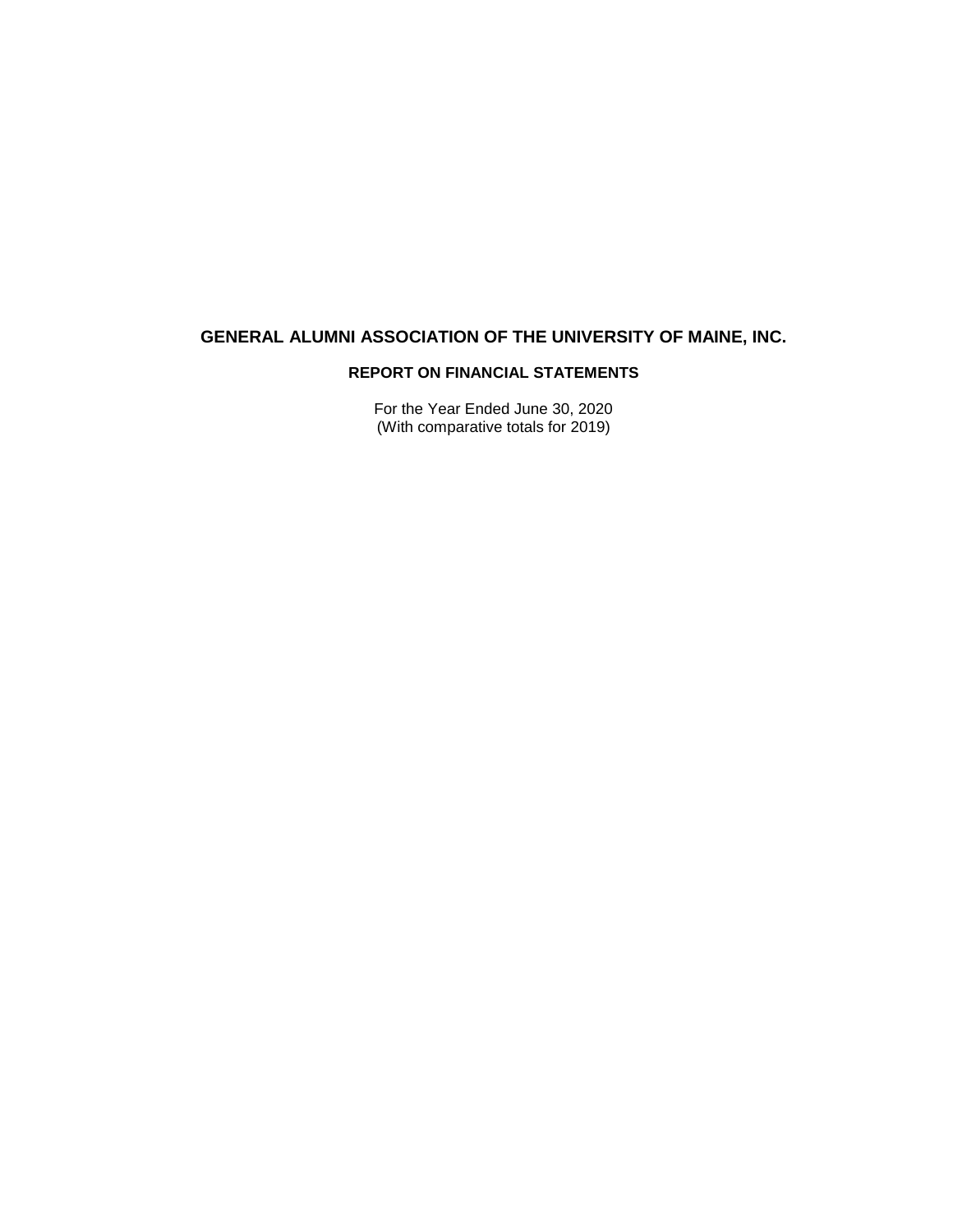# **CONTENTS**

|                                        | <b>Exhibit</b> | Page     |
|----------------------------------------|----------------|----------|
| Independent Accountant's Review Report |                | 3        |
| <b>Financial Statements</b>            |                |          |
| Statement of financial position        | A              | 4        |
| Statement of activities                | в              | 5        |
| Statement of functional expenses       | С              | 6        |
| Statement of cash flows                | D              | 7        |
| Notes to financial statements          |                | $8 - 12$ |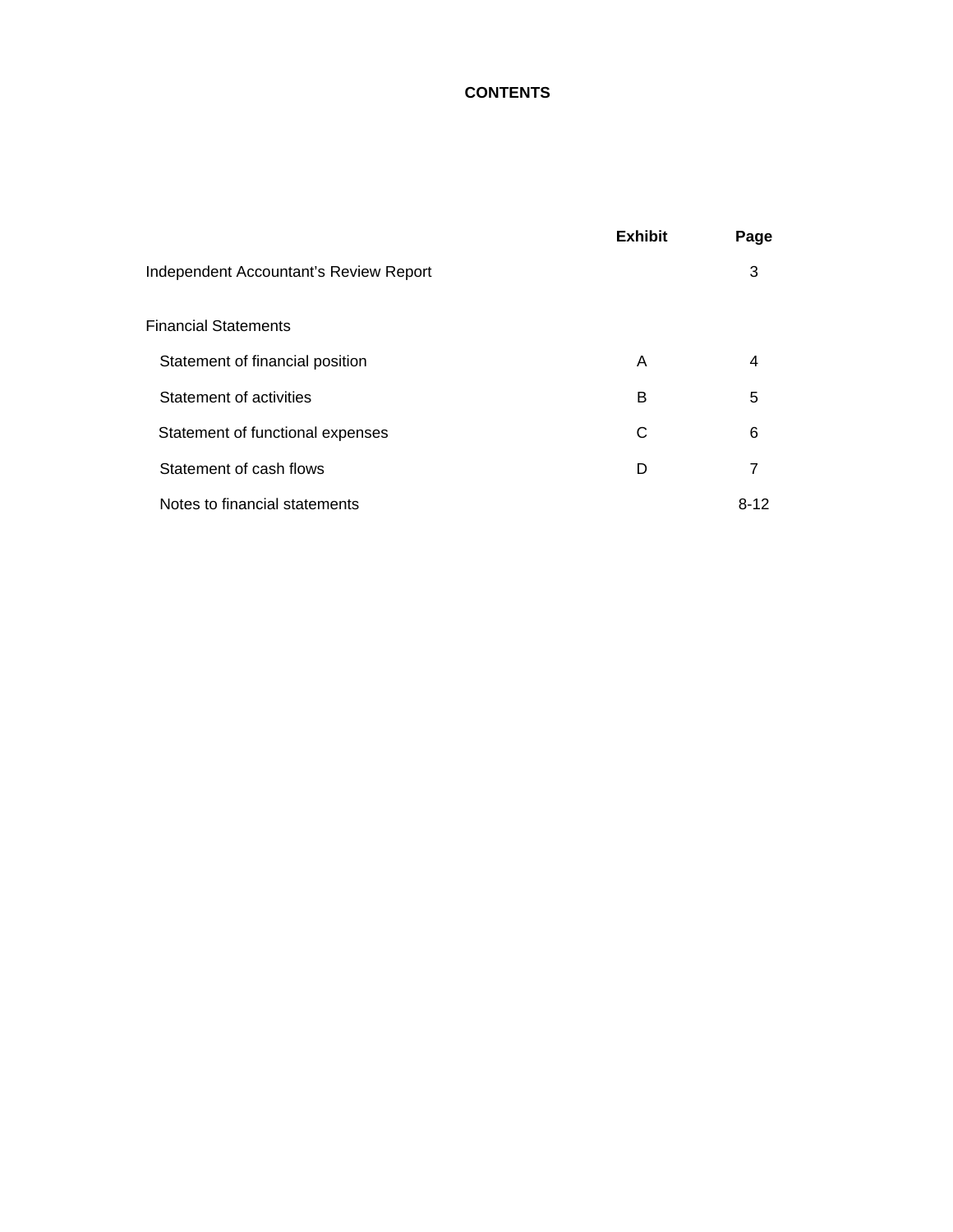

674 Mt Hope Avenue • Suite 1 • Bangor, ME 04401-5662 • (207) 947-3325 • FAX (207) 945-3400 Email: bta@btacpa.com

# **INDEPENDENT ACCOUNTANT'S REVIEW REPORT**

To the Board of Directors General Alumni Association of the University of Maine, Inc.

We have reviewed the accompanying financial statements of General Alumni Association of the University of Maine, Inc. (a nonprofit organization), which comprise the statement of financial position as of June 30, 2020, the related statements of activities, statement of functional expenses and cash flows for the year then ended, and the related notes to the financial statements. A review includes primarily applying analytical procedures to management's financial data and making inquiries of management. A review is substantially less in scope than an audit, the objective of which is the expression of an opinion regarding the financial statements as a whole. Accordingly, we do not express such an opinion.

#### Management's Responsibility for the Financial Statements

Management is responsible for the preparation and fair presentation of these financial statements in accordance with accounting principles generally accepted in the United States of America; this includes the design, implementation, and maintenance of internal control relevant to the preparation and fair presentation of financial statements that are free from material misstatement whether due to fraud or error.

# **Accountant's Responsibility**

Our responsibility is to conduct the review engagement in accordance with Statements on Standards for Accounting and Review Services promulgated by the Accounting and Review Services Committee of the AICPA. Those standards require us to perform procedures to obtain limited assurance as a basis for reporting whether we are aware of any material modifications that should be made to the financial statements for them to be in accordance with accounting principles generally accepted in the United States of America. We believe that the results of our procedures provide a reasonable basis for our conclusion.

# **Accountant's Conclusion**

Based on our review, we are not aware of any material modifications that should be made to the accompanying financial statements in order for them to be in accordance with accounting principles generally accepted in the United States of America.

#### **Summarized Comparative Information**

We previously reviewed General Alumni Association of the University of Maine, Inc.'s 2019 financial statements and in our conclusion dated November 25, 2020 stated that based on our review, we were not aware of any material modifications that should be made to the 2019 financial statements in order for them to be in accordance with accounting principles generally accepted in the United States of America. We are not aware of any material modifications that should be made to the summarized comparative information presented herein as of and for the year ended June 30, 2019, for it to be consistent with the reviewed financial statements from which it has been derived.

Brantner Chibodrau & Gosociates

Bangor, Maine January 24, 2022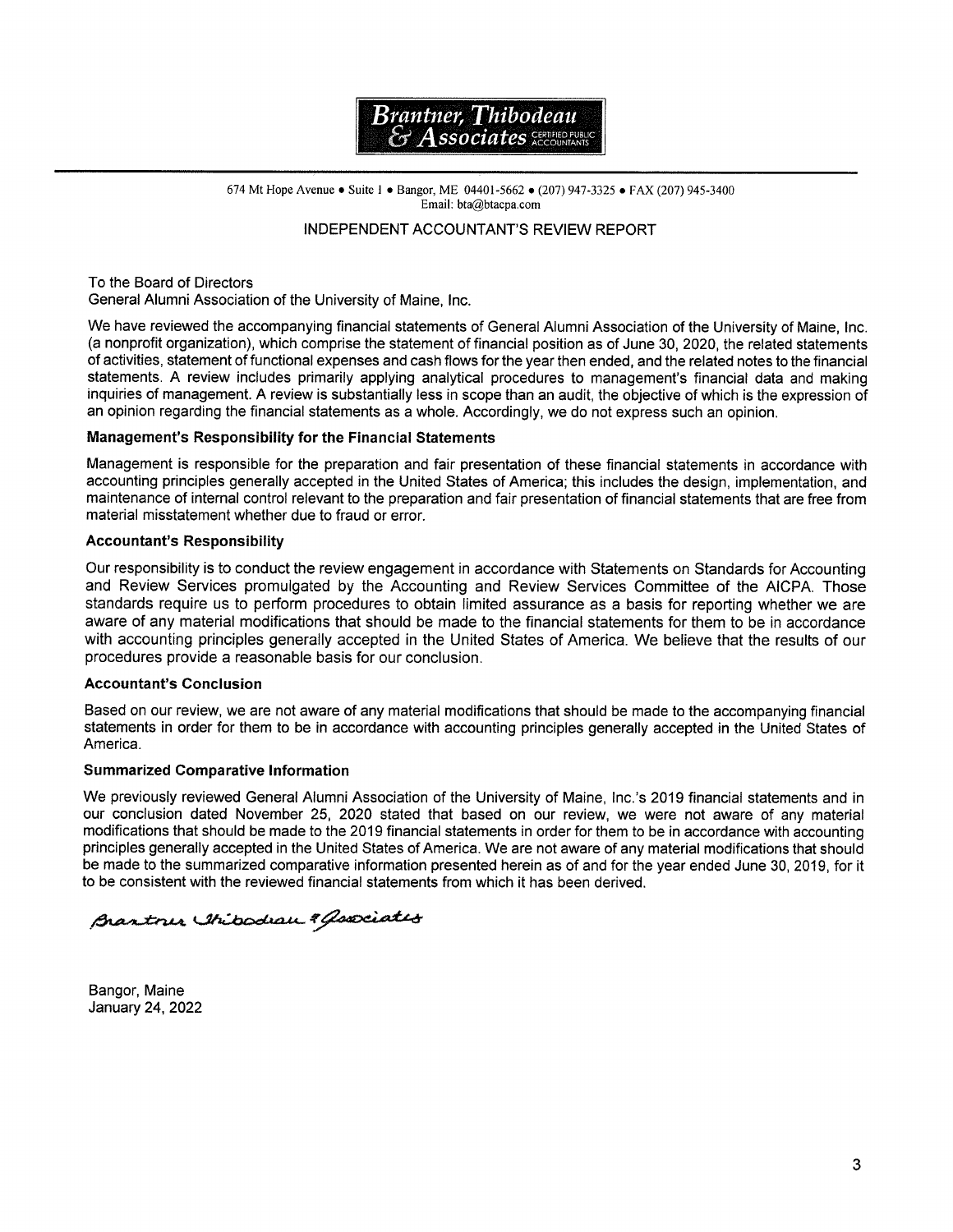# General Alumni Association of the University of Maine, Inc. **Statement of Financial Position** June 30, 2020 (With comparative totals for 2019)

|                                                    | 2020            | 2019            |
|----------------------------------------------------|-----------------|-----------------|
| <b>ASSETS</b>                                      |                 |                 |
| Cash and equivalents                               | \$<br>97,760    | \$<br>143,417   |
| Certificates of deposit                            | 294,512         | 263,345         |
| Accounts receivable                                | 27,587          | 36,182          |
| Gifts and donations in process receivable          | 89,502          |                 |
| Prepaid expenses and deposits                      | 1,335           | 2,641           |
| Fixed assets, net of accumulated depreciation      |                 |                 |
| of \$88,943 and \$83,063, respectively             | 13,531          | 18,212          |
| Long-term investments - board designated endowment | 170,745         | 170,734         |
| Beneficial interest in endowments                  | 1,272,023       | 1,308,218       |
| Cash surrender value of life insurance             | 209,263         | 218,979         |
| Equity in Buchanan Alumni House                    | 2,679,331       | 2,671,816       |
|                                                    |                 |                 |
| <b>Total assets</b>                                | 4,855,589       | \$<br>4,833,544 |
|                                                    |                 |                 |
| <b>LIABILITIES</b>                                 |                 |                 |
| Accounts payable                                   | \$<br>6,889     | \$<br>15,815    |
| Accrued expenses                                   | 46,018          | 40,385          |
| Deferred revenues                                  | 15,120          | 30,102          |
| <b>Total liabilities</b>                           | 68,027          | 86,302          |
| <b>NET ASSETS</b>                                  |                 |                 |
| <b>Without restrictions</b>                        | 2,899,370       | 2,761,098       |
| With restrictions                                  | 1,888,192       | 1,986,144       |
|                                                    |                 |                 |
| Total net assets                                   | 4,787,562       | 4,747,242       |
| Total liabilities and net assets                   | \$<br>4,855,589 | \$<br>4,833,544 |
|                                                    |                 |                 |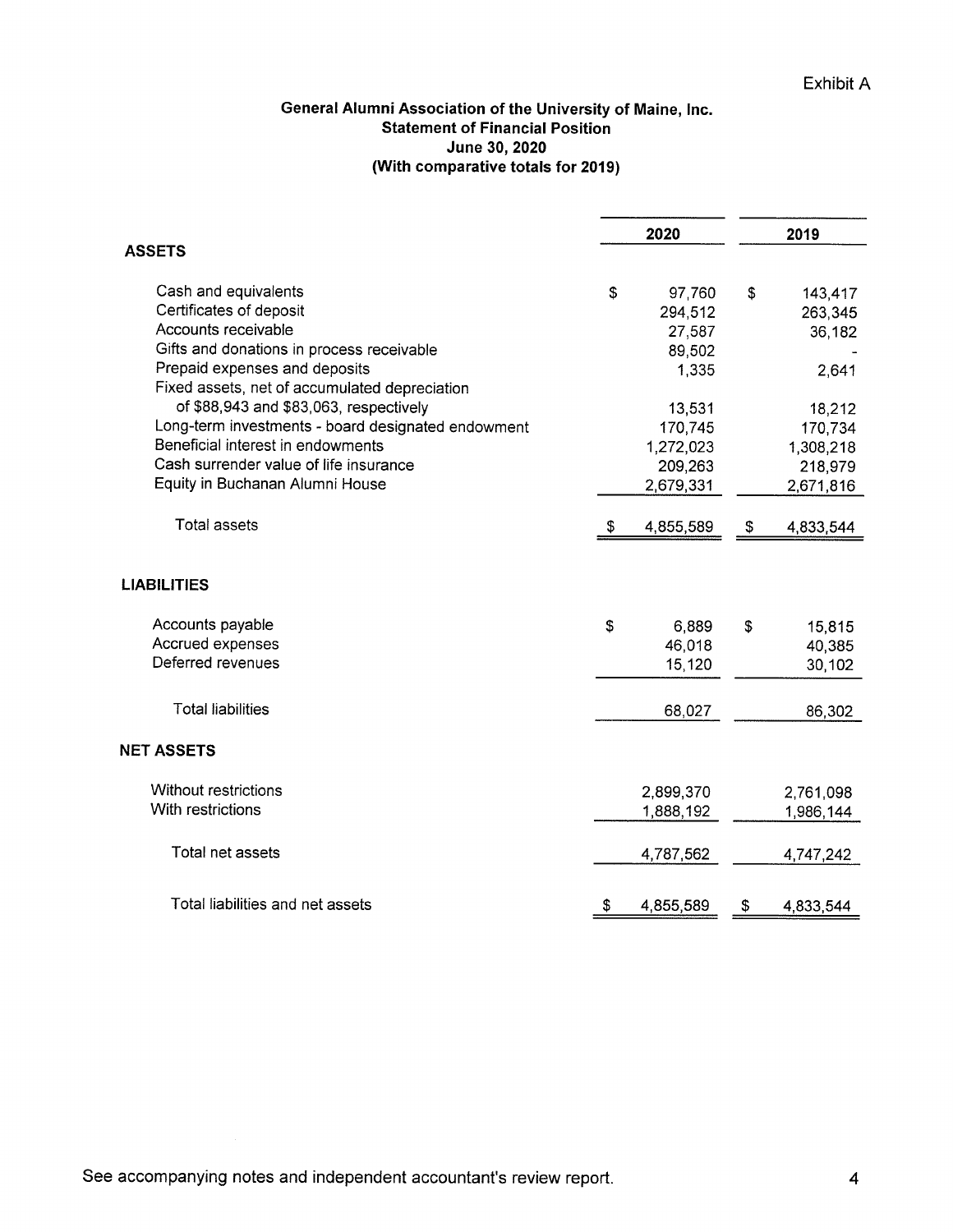# General Alumni Association of the University of Maine, Inc. **Statement of Activities** For the Year Ended June 30, 2020 (With comparative totals for 2019)

|                                                  | <b>Without</b>      | With |                             |    |             | <b>Totals</b> |             |  |
|--------------------------------------------------|---------------------|------|-----------------------------|----|-------------|---------------|-------------|--|
|                                                  | <b>Restrictions</b> |      | 2020<br><b>Restrictions</b> |    | 2019        |               |             |  |
| <b>REVENUE, GAINS AND RECLASSIFICATION</b>       |                     |      |                             |    |             |               |             |  |
| Contributions                                    | \$<br>451,941       | \$   | 3,300                       | \$ | 455,241     | S.            | 512,096     |  |
| Program sponsorship income                       | 158,412             |      |                             |    | 158,412     |               | 160,824     |  |
| University support                               | 220,000             |      |                             |    | 220,000     |               | 265,000     |  |
| Alumni events                                    | 69,711              |      |                             |    | 69,711      |               | 101,362     |  |
| Advertising and sales                            | 15,800              |      |                             |    | 15,800      |               | 856         |  |
| Commissions and royalties                        | 73,400              |      |                             |    | 73,400      |               | 66,887      |  |
| Realized and unrealized gain (loss)              |                     |      |                             |    |             |               |             |  |
| on endowment assets                              | 155                 |      | (1, 113)                    |    | (958)       |               | 26,412      |  |
| Investment income (loss) net of fees             | (144)               |      | (1,088)                     |    | (1, 232)    |               | (660)       |  |
| Interest income                                  |                     |      | 5,564                       |    | 5,564       |               | 5,265       |  |
| <b>Tuition raffle</b>                            | 21,998              |      |                             |    | 21,998      |               | 21,137      |  |
| Reimbursements and other                         | 59,266              |      |                             |    | 59,266      |               | 57,648      |  |
| Alumni House/Reception Center joint              |                     |      |                             |    |             |               |             |  |
| venture gain (loss)                              | (41, 985)           |      |                             |    | (41, 985)   |               | (62, 176)   |  |
| Change in cash surrender value                   |                     |      |                             |    |             |               |             |  |
| of life insurance                                |                     |      | (9,716)                     |    | (9,716)     |               |             |  |
| Governmental grant contribution - PPP loan funds | 123,000             |      |                             |    | 123,000     |               |             |  |
| Net assets released from restrictions            | 94,899              |      | (94, 899)                   |    |             |               |             |  |
| Total revenue, gains and                         |                     |      |                             |    |             |               |             |  |
| reclassification                                 | 1,246,453           |      | (97, 952)                   |    | 1,148,501   |               | 1,154,651   |  |
| <b>EXPENSES AND LOSSES</b>                       |                     |      |                             |    |             |               |             |  |
| Program services                                 | 842,038             |      |                             |    | 842,038     |               | 857,230     |  |
| Management and general                           | 266,143             |      |                             |    | 266,143     |               | 289,522     |  |
| Total expenses and losses                        | 1,108,181           |      |                             |    | 1,108,181   |               | 1,146,752   |  |
| Change in net assets                             | 138,272             |      | (97, 952)                   |    | 40,320      |               | 7,899       |  |
| <b>NET ASSETS, BEGINNING OF YEAR</b>             | 2,761,098           |      | 1,986,144                   |    | 4,747,242   |               | 4,739,343   |  |
| <b>NET ASSETS, END OF YEAR</b>                   | \$2,899,370         |      | \$1,888,192                 |    | \$4,787,562 |               | \$4,747,242 |  |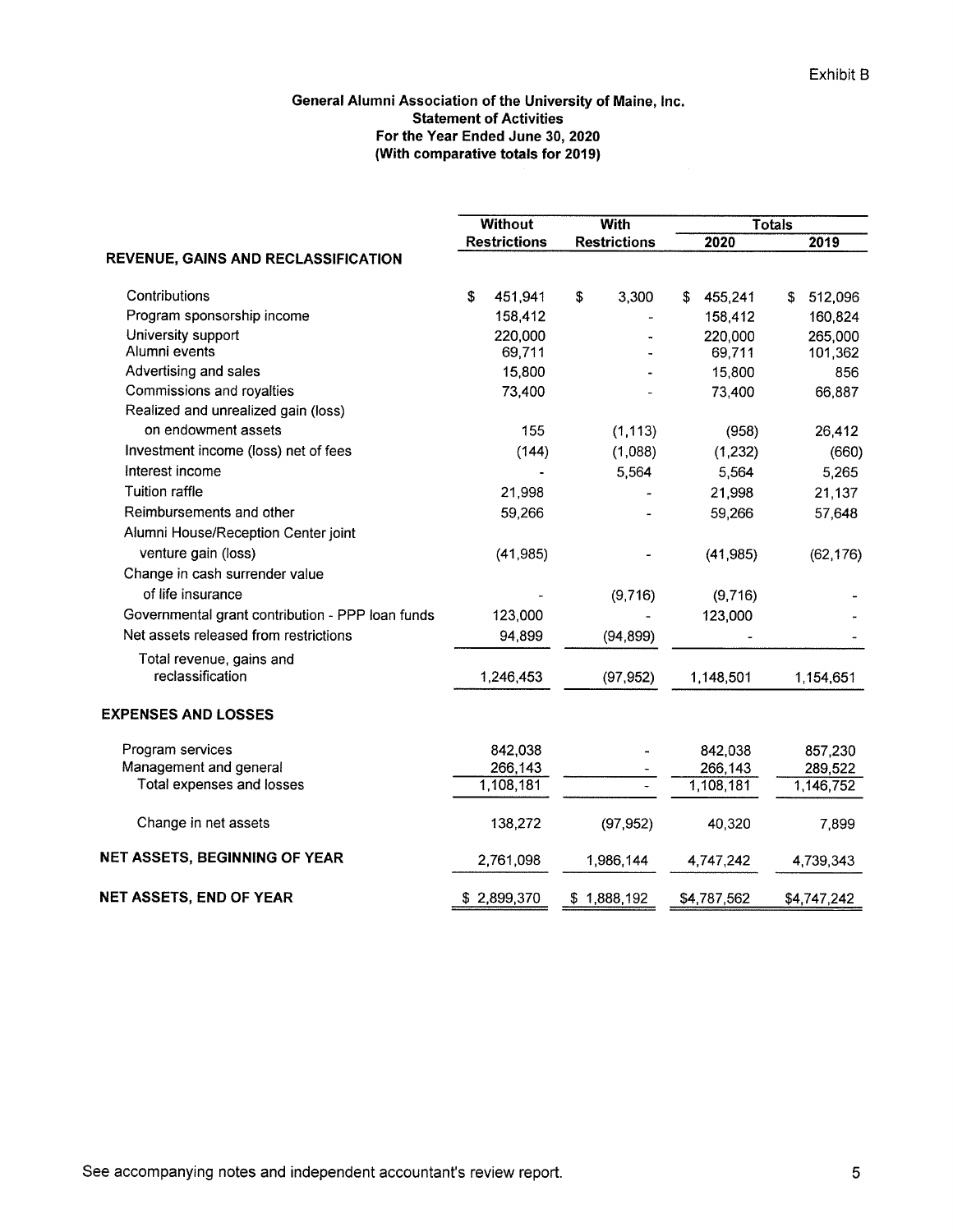# General Alumni Association of the University of Maine, Inc.<br>Statement of Functional Expenses For the Year Ended June 30, 2020 (With comparative totals for 2019)

|                                        | Program         |             | <b>Management</b> |      |             | Total                   |           |
|----------------------------------------|-----------------|-------------|-------------------|------|-------------|-------------------------|-----------|
|                                        | <b>Services</b> | and General |                   | 2020 |             | <b>Expenses</b><br>2019 |           |
| Salaries, benefits and payroll taxes   | \$497,444       | \$          | 157,088           | \$   | 654,532     | £                       | 622,646   |
| University support                     | 59,927          |             |                   |      | 59,927      |                         | 41,622    |
| Alumni events                          | 84,495          |             |                   |      | 84,495      |                         | 106,891   |
| Printing, postage and related services | 122,082         |             |                   |      | 122,082     |                         | 133,142   |
| Travel and related expenses            | 5,620           |             | 5,101             |      | 10,721      |                         | 10,135    |
| Rent                                   | 37,620          |             | 11,880            |      | 49,500      |                         | 49,500    |
| Telephone and internet                 |                 |             | 3,400             |      | 3,400       |                         | 9,481     |
| Depreciation                           | 4,116           |             | 1,764             |      | 5,880       |                         | 5,039     |
| Awards and recognition                 | 19,200          |             |                   |      | 19,200      |                         | 24,990    |
| Administration costs                   |                 |             | 30,154            |      | 30,154      |                         | 33,188    |
| Supplies and merchandise               | 8,580           |             |                   |      | 8.580       |                         | 25,181    |
| Professional services and consulting   |                 |             | 52,998            |      | 52,998      |                         | 52,717    |
| Public relations and promotions        | 2,954           |             |                   |      | 2,954       |                         | 30,067    |
| Service contracts and maintenance      |                 |             | 2,528             |      | 2,528       |                         |           |
| Memberships and conferences            |                 |             | 1,230             |      | 1,230       |                         | 2,153     |
| Total functional expenses (Exhibit B)  | \$842,038       | S           | 266,143           |      | \$1,108,181 | \$                      | 1,146,752 |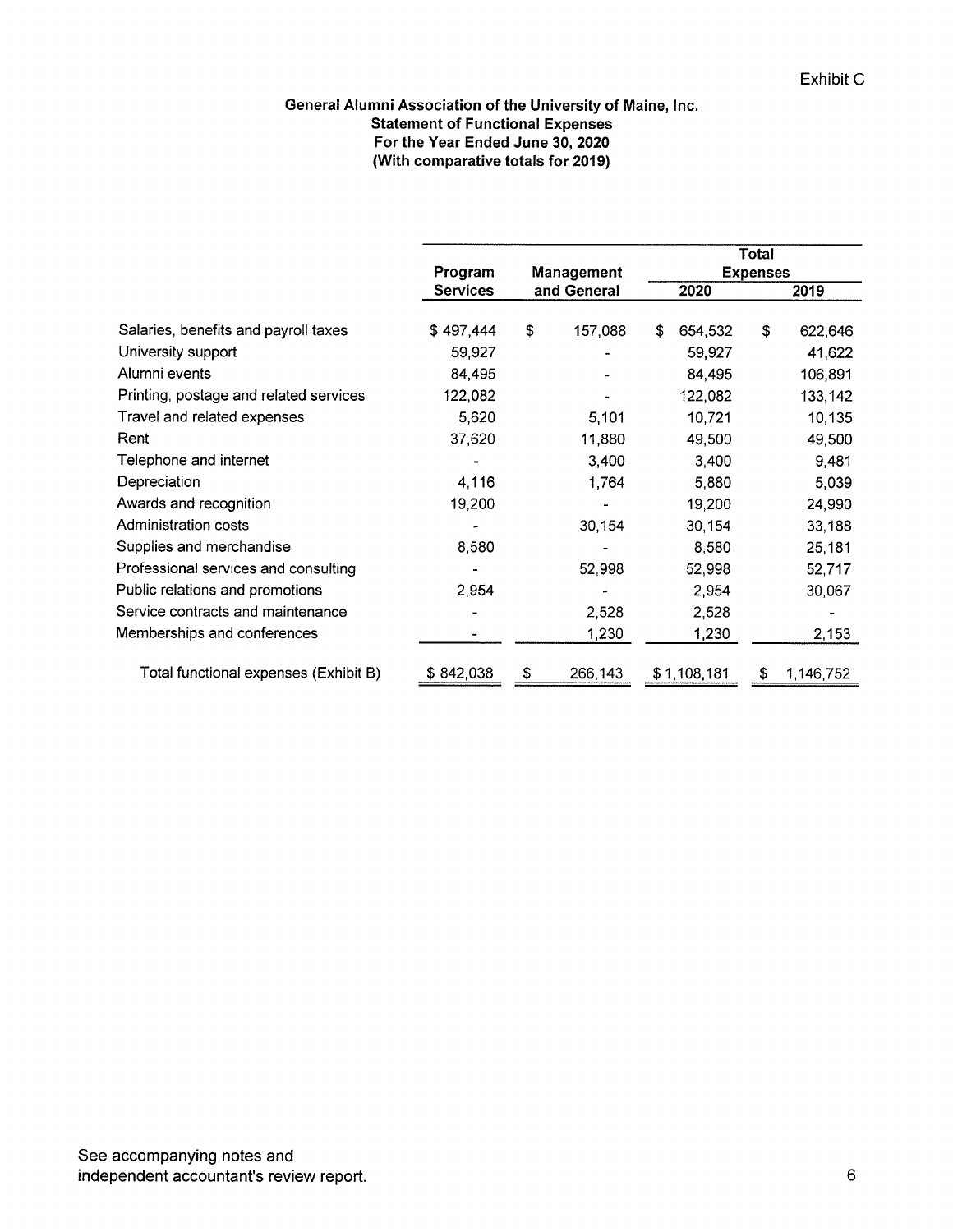\_\_\_

# General Alumni Association of the University of Maine, Inc. **Statement of Cash Flows** For the Year Ended June 30, 2020 (With comparative totals for 2019)

|                                                                                       | 2020         | 2019          |
|---------------------------------------------------------------------------------------|--------------|---------------|
| <b>CASH FLOWS FROM OPERATING ACTIVITIES</b>                                           |              |               |
| Change in net assets                                                                  | \$<br>40,320 | \$<br>7,899   |
| Adjustments to reconcile change in net assets to                                      |              |               |
| net cash provided by operating activities                                             |              |               |
| Depreciation                                                                          | 5,880        | 5,039         |
| Loss on equity method investment                                                      | 41,985       | 62,176        |
| (Increase) decrease in cash surrender value of life insurance policies                | 9,716        |               |
| Net realized and unrealized (gain) loss on endowment assets                           | 2,190        | (25, 751)     |
| Contributions to Alumni House joint venture                                           | (49, 500)    | (49, 500)     |
| (Increase) decrease in operating assets                                               |              |               |
| Accounts receivable                                                                   | 8,595        | 39,850        |
| Gifts and donations in process receivable                                             | (89, 502)    |               |
| Promises to give                                                                      |              | 5,250         |
| Prepaid expenses and deposits                                                         | 1,306        | (393)         |
| Increase (decrease) in operating liabilities                                          |              |               |
| Accounts payable                                                                      | (8,926)      | (24, 931)     |
| Accrued expenses                                                                      | 5,633        | 3,617         |
| Deferred revenues                                                                     | (14, 982)    | 9,027         |
|                                                                                       |              |               |
| <b>Total adjustments</b>                                                              | (87, 605)    | 24,384        |
| Net cash provided by operating activities                                             | (47, 285)    | 32,283        |
| <b>CASH FLOWS FROM INVESTING ACTIVITIES</b>                                           |              |               |
| Purchases of property and equipment                                                   | (1, 199)     | (5, 394)      |
| Net redemption (purchase) of investments                                              | 33,994       | (15, 799)     |
| Redemption (purchase) of certificates of deposit                                      | (31, 167)    | (5, 171)      |
| Net cash provided (used) by investing activities                                      | 1,628        | (26, 364)     |
|                                                                                       |              |               |
| <b>CASH FLOWS FROM FINANCING ACTIVITIES</b><br>Proceeds from long-term debt- PPP loan | 123,000      |               |
| CASH FLOWS FROM NON-CASH FINANCING ACTIVITIES                                         |              |               |
| Forgiveness of debt - PPP loan                                                        | (123,000)    |               |
| Net change in cash and equivalents                                                    | (45, 657)    | 5,919         |
| <b>CASH AND EQUIVALENTS, BEGINNING OF YEAR</b>                                        | 143,417      | 137,498       |
| <b>CASH AND EQUIVALENTS, END OF YEAR</b>                                              | \$<br>97,760 | \$<br>143,417 |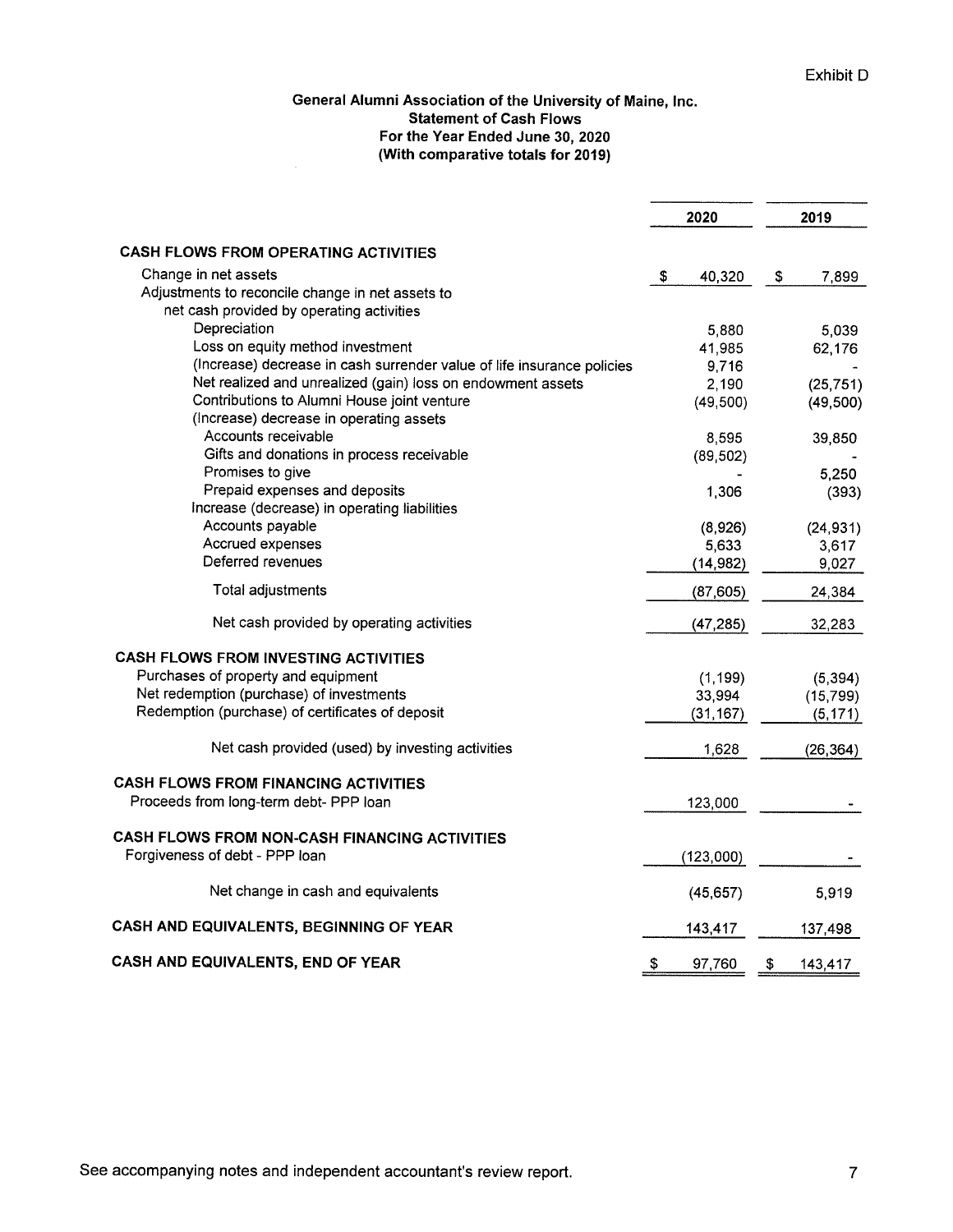#### **General Alumni Association of the University of Maine, Inc. Notes to Financial Statements June 30, 2020**

# **1. SUMMARY OF SIGNIFICANT ACCOUNTING POLICIES**

#### **Nature of Activities**

General Alumni Association of the University of Maine, Inc. (the Association) (a nonprofit corporation) is an alumni relations partner for the University of Maine (the University). The Association represents the interests of all alumni who share the common bond of having attended the University. The Association represents the alumni's thinking and their expectations to the University's leadership, to the student community, and to the residents and elected officials of Maine. The Association also represents the interests of the University to the alumni. The Association provides alumni with relevant programs, events, networking, information and incentives to encourage them to engage in an enriching lifelong connection with the University that benefits both the University and the alumni.

#### **Financial Statement Presentation – Net Assets**

The Association reports information regarding its financial position and activities according to two classes, net assets without donor restrictions and net assets with donor restrictions.

Net assets without donor restrictions are available for use in general operations and not subject to donor (or certain grantor) restrictions. Net assets with donor restrictions are those subject to donor (or certain grantor) imposed restrictions. Some restrictions are temporary in nature, such as those that will be met by the passage of time or other events specified by the donor. Other donorimposed restrictions are perpetual in nature, where the donor stipulates that resources be maintained in perpetuity. Donor-imposed restrictions are released when a restriction expires, that is, when the stipulated time has elapsed, when the stipulated purpose for which the resource was restricted has been fulfilled, or both.

# **Estimates**

The preparation of financial statements in conformity with generally accepted accounting principles requires management to make estimates and assumptions that affect certain reported amounts and disclosures. Accordingly, actual results could differ from those estimates.

# **Basis of Accounting**

The Association prepares its financial statements in accordance with generally accepted accounting principles, which involves the application of accrual accounting; consequently, revenues and gains are recognized when earned, and expenses and losses are recognized when incurred.

# **Cash and Cash Equivalents**

For purposes of the statement of cash flows, cash equivalents include time deposits, certificate of deposits, and all highly liquid debt instruments with original maturities of three months or less.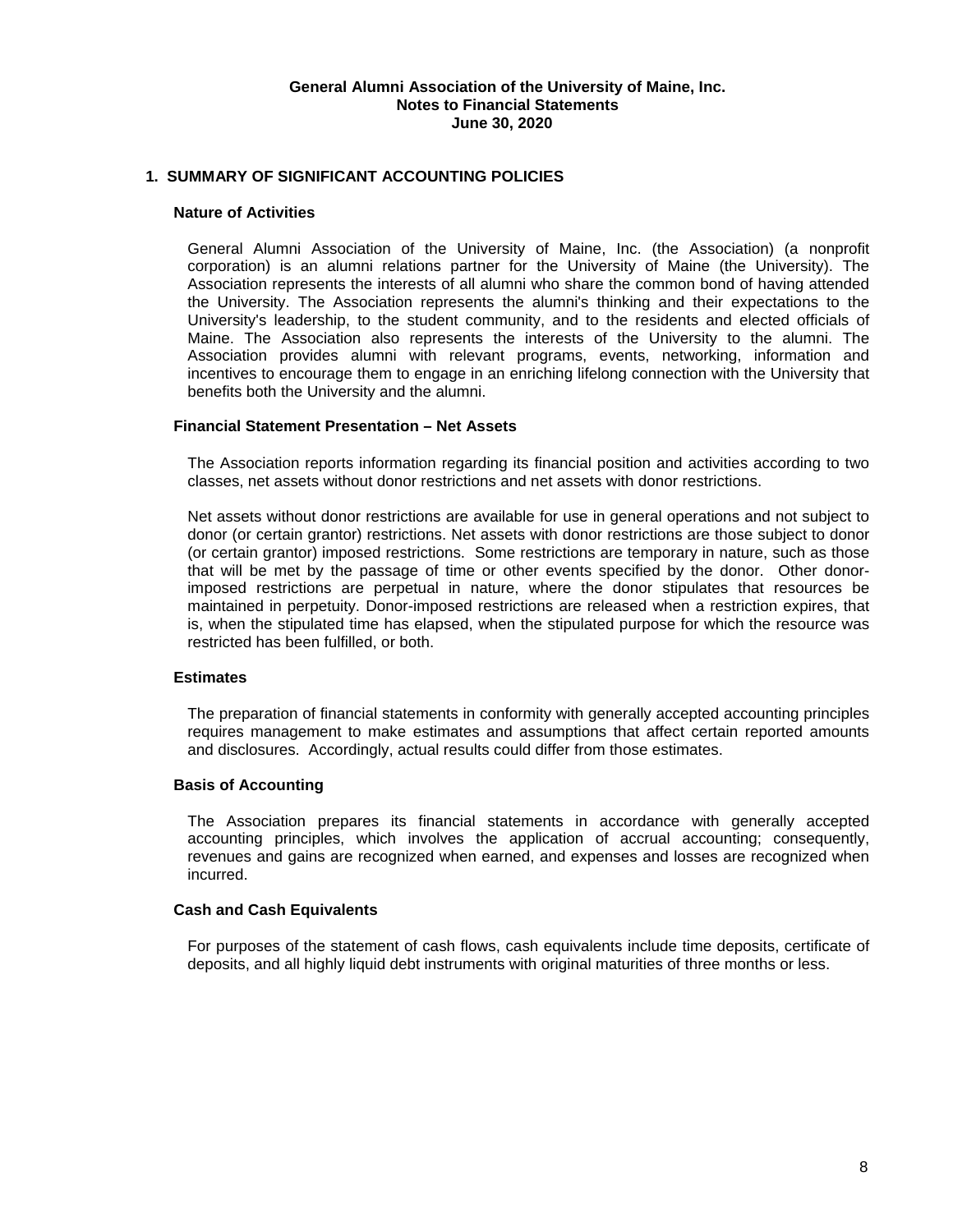# **1. SUMMARY OF SIGNIFICANT ACCOUNTING POLICIES (CONTINUED)**

#### **Concentration of Credit Risk**

The Association maintains its cash and certificates of deposit balances in a single credit union located in Orono, Maine. These balances at times may exceed federally insured limits. The Association can be exposed to risk on cash and certificates of deposits. At June 30, 2020 the Association's certificate of deposit exceeded federally insured limits by \$44,512.

# **Accounts Receivable**

Accounts receivable is stated at the amount management expects to collect from outstanding balances. The Association considers accounts receivable to be fully collectible; accordingly, no allowance for doubtful accounts has been established. If accounts become uncollectible, they will be charged to operations when that determination is made.

#### **Beneficial Interest in Endowments**

The Association is beneficiary of income from certain donor established, endowed funds held at the University of Maine Foundation (Foundation). Under the terms of the funds, the Association has the irrevocable right to receive the earnings as determined by the spending policy established by the Foundation's board of directors. The fair value of the beneficial interest is recognized as an asset and as a restricted contribution at the date of the gift. The Association's estimate of fair value at each reporting date is based on market value information received from the Foundation. The Association receives a distribution based on the general spending policy of the Foundation.

The Foundation utilizes a spending policy for its pooled endowment in order to provide for the current and long-term needs of endowment recipients. The spending policy determines the endowment income to be distributed. For the year ended June 30, 2020, the Foundation's spending policy has a target spending rate of 4.5% consisting of a 3.25% distribution to the University and 1.25% administrative fee. Distributions are calculated as of September 30 of the previous year based on trailing twelve quarter average market value of the endowment pool.

#### **Long-term investments – Board Designated Endowment**

The Association has invested unrestricted gifts in the General Endowment Pool at the Foundation. The investment is valued based on current market values of the underlying assets as provided by the Foundation. The investment may be withdrawn at any time.

#### **Contributions**

Contributions received are recorded as with restrictions or without restrictions, depending on the existence or nature of any donor restrictions. Promises to give, less an allowance for uncollectible pledges when applicable, are recorded at the amount pledged, which does not differ materially from their present value.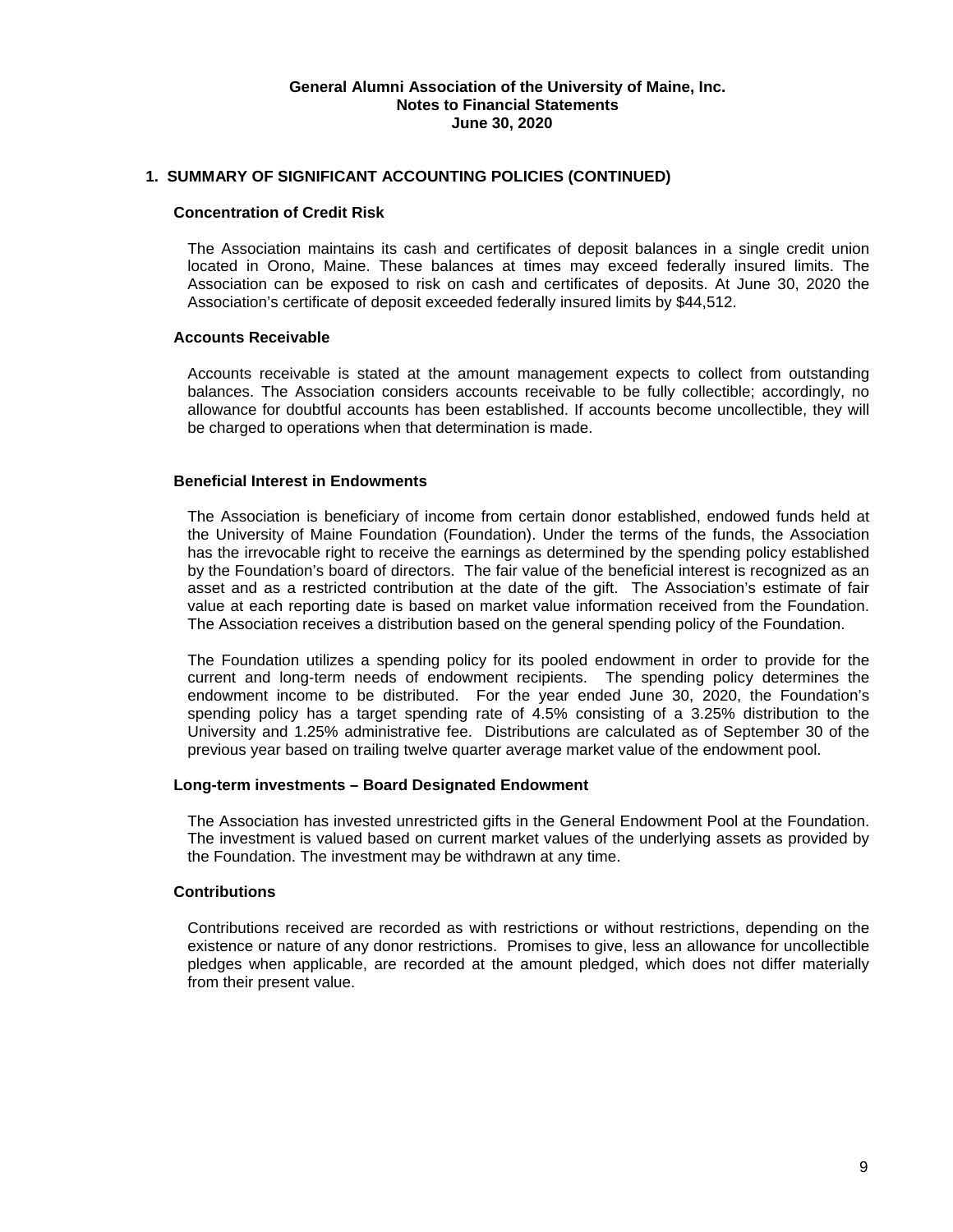# **1. SUMMARY OF SIGNIFICANT ACCOUNTING POLICIES (CONTINUED)**

#### **Equipment and Software**

Equipment with a useful life of more than one year is capitalized and recorded at cost. Depreciation is provided on a straight-line method over the estimated useful lives of the assets. Depreciation expense for the years ended June 30, 2020 and 2019 was \$5,880 and \$5,039, respectively.

# **Deferred Revenues**

Deferred revenues represent amounts received for future services and events.

# **Income Taxes**

The Association is exempt from federal income taxes under the provision of Section 501(c)(3) of the Internal Revenue code. However, income from certain activities not directly related to the Associations' tax-exempt purpose is subject to taxation as unrelated business income. In addition, the Association qualifies for the charitable contribution deduction under Section 170(b)(1)(A)(vi) and has been classified as an organization other than a private foundation under Section 509(a)(2).

The Association's Form 990, Return of Organization Exempt from Income Tax, for the years ending June 30, 2017, 2018 and 2019 are subject to examination by the IRS, generally for three years after they are filed.

# **Comparative Financial Information**

The financial statements include certain prior-year summarized comparative information only in total but not by net asset class. Such information does not include sufficient detail to constitute a presentation in conformity with generally accepted accounting principles. Accordingly, such information should be read in conjunction with the Association's financial statements for the year ended June 30, 2019, from which the summarized information was derived.

#### **Functional Allocation of Expenses**

The cost of providing the Association's various programs and supporting services have been summarized on a functional basis in the statement of activities. Accordingly, certain costs have been allocated among the program and management and general activities. These expenses are allocated on the basis of estimates of time and effort.

# **2. CASH SURRENDER VALUE OF LIFE INSURANCE**

The Association is owner and beneficiary of certain life insurance policies on Association members. The cash surrender value as of June 30, 2020 was \$209,263. This represents the value of the policies if they were cancelled as of the statement of financial position date. The total death benefit due to the Association upon the deaths of those insured for 2020 was \$862,895.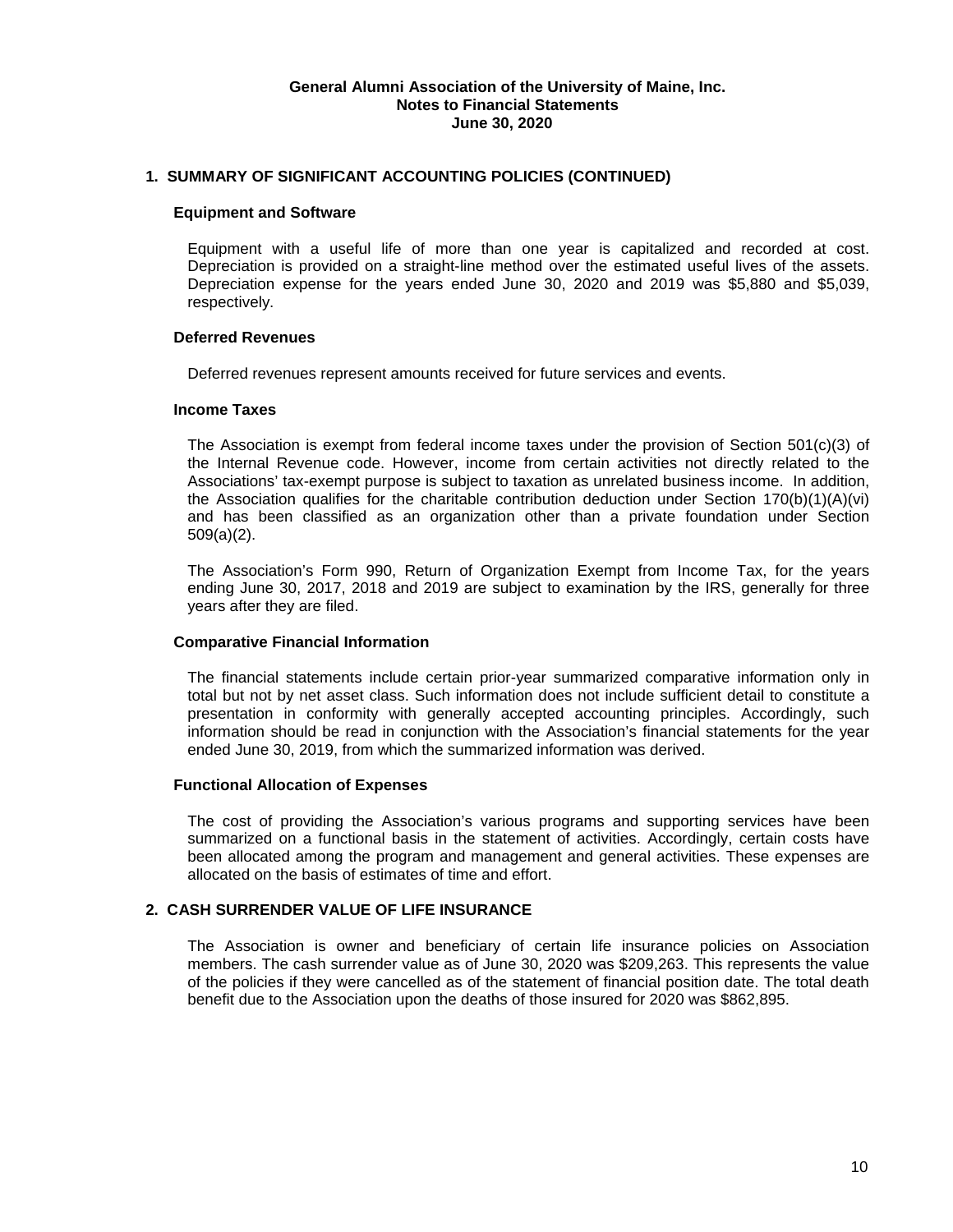#### **General Alumni Association of the University of Maine, Inc. Notes to Financial Statements June 30, 2020**

# **3. DEFINED CONTRIBUTION PLAN**

The Association sponsors a defined contribution plan covering all employees meeting age and service requirements. The Association matches each employee's contribution to the plan, up to 6% of their salary. The Association made contributions of \$25,614 and \$24,046 for the years ended June 30, 2020 and 2019, respectively.

# **4. LIQUIDITY AND AVAILABILITY**

The Association's financial assets available within one year of the balance sheet date for general expenditure are as follows:

|                                | 2020       | 2019      |
|--------------------------------|------------|-----------|
| Cash, cash equivalents and CDs | \$ 392,272 | \$406,762 |
| Accounts receivable            | 27.587     | 36.182    |
|                                | 419.859    | 442.944   |

# **5. BUCHANAN ALUMNI HOUSE**

On October 19, 1999, the Association and University of Maine entered into an agreement as coowners of the Buchanan Alumni House. The owners did not create a partnership and each owns an undivided 50% interest in the building and land lease.

The Buchanan Alumni House provides office space for the Association and the University of Maine Foundation to conduct their respective charitable and non-profit missions. The facility acts as the front door to the University of Maine providing a home for Maine's many alumni and friends. Buchanan Alumni House serves all campus visitors providing the University with function space to welcome and host alumni, prospective students, faculty, campus guests, and visiting dignitaries.

The Alumni House/Reception Center joint venture is accounted for by the equity method. Total joint venture assets, liabilities, revenues and expenses for 2020 and 2019 were as follows:

|                                                                                                                              | 2020                                              | 2019                                                          |
|------------------------------------------------------------------------------------------------------------------------------|---------------------------------------------------|---------------------------------------------------------------|
| Cash and investments<br>Land, buildings and equipment<br>Land held under long-term lease<br>Other assets<br>Accounts payable | \$<br>260.535<br>4,891,328<br>250,000<br>(43,201) | 250,991<br>\$.<br>4,957,591<br>250,000<br>3,375<br>(118, 326) |
| Unrestricted net assets                                                                                                      | 5,358,662                                         | 5,343,631<br>\$                                               |
| Revenue<br>Expenses                                                                                                          | \$<br>526,920<br>(511,892)                        | 539,174<br>S<br>564,527)                                      |
| Increase/(decrease) in net assets                                                                                            | 15.028                                            | (25,353)                                                      |

The Association and the University of Maine Foundation each are responsible for 50% of the operating costs of the Alumni House/Reception Center. The Association paid \$99,000 to the joint venture for the year ended June 30, 2020 and \$99,000 for the year ended June 30, 2019 for operating expenses. This amount is included in revenue of the joint venture. Of this amount, \$49,500 and \$49,500, respectively, is included as rent expense in the Association's statement of activities, and the remainder is included in Alumni House/Reception Center joint venture loss to eliminate the effects of inter-entity transactions for purposes of the equity method.